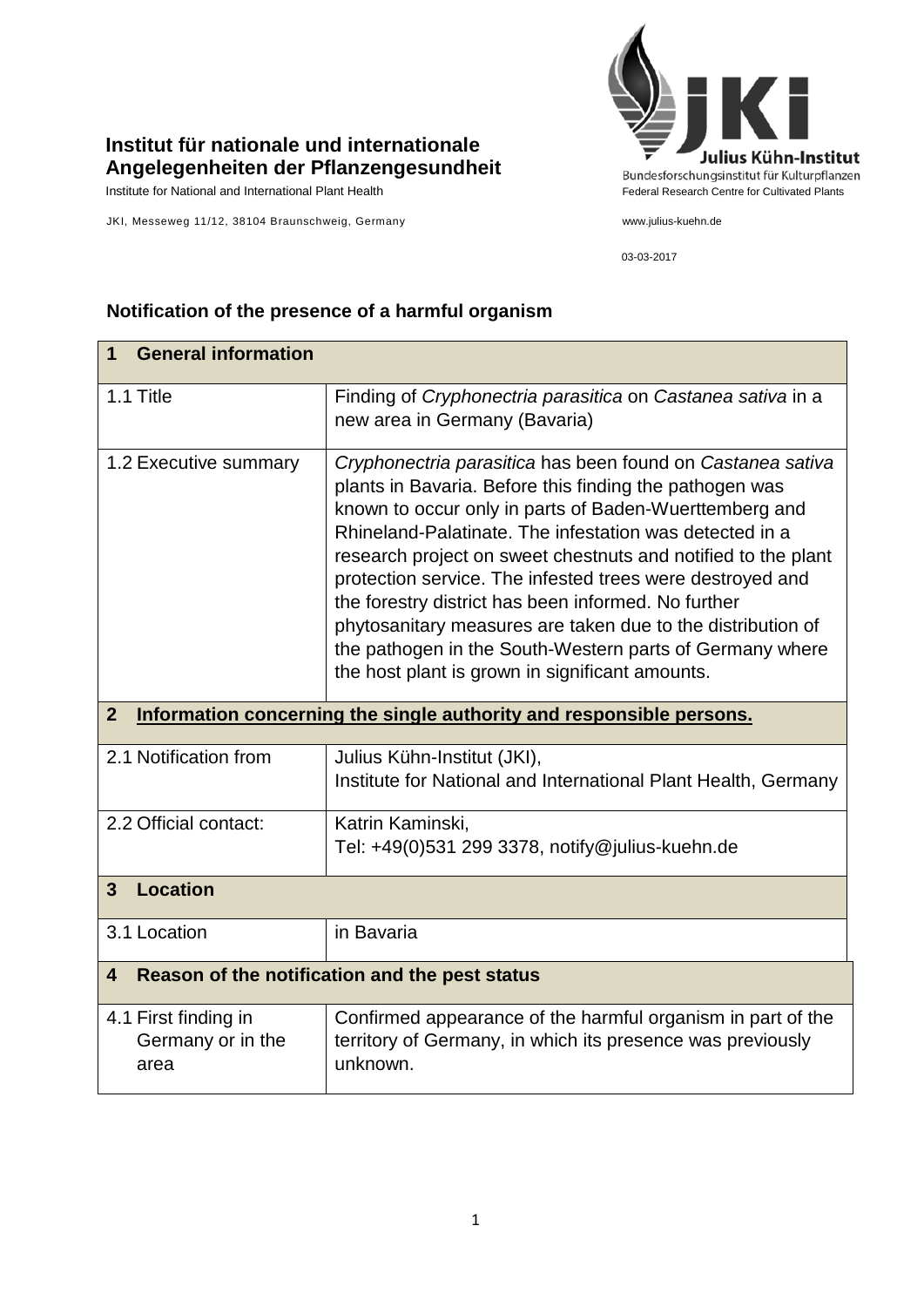| 4.2 Pest status in Germany after the<br>official confirmation of the<br>presence of the harmful<br>organism. | Present, only in parts of Germany (Baden-<br>Wuerttemberg, Bavaria, Rhineland-Palatinate)                                                                                                                     |  |
|--------------------------------------------------------------------------------------------------------------|---------------------------------------------------------------------------------------------------------------------------------------------------------------------------------------------------------------|--|
| Finding, sampling, testing and confirmation of the harmful organism.<br>5 <sup>5</sup>                       |                                                                                                                                                                                                               |  |
| 5.1 How the presence or<br>appearance of the harmful<br>organism was found.                                  | Scientific information: The pest was found<br>during a research project on sweet chestnuts.                                                                                                                   |  |
| 5.2 Date of finding:                                                                                         | 17 <sup>th</sup> June 2016 by the Bayerische<br>Landesanstalt für Wald und Forstwirtschaft<br>(LWF) which informed the Bayerische<br>Landesanstalt für Landwirtschaft (LfL) on<br>20 <sup>th</sup> July 2016. |  |
| 5.3 Sampling for laboratory analysis.                                                                        | On 17 <sup>th</sup> June 2016 a small piece of bark with<br>pycnidia was taken from the trunk of a sweet<br>chestnut. Sampling was done by the LWF.                                                           |  |
| 5.4 Name and address of the<br>Laboratory.                                                                   | Bayrische Landesanstalt für Wald und<br>Forstwirtschaft (LWF)                                                                                                                                                 |  |
| 5.5 Diagnostic method.                                                                                       | Wet chamber with MEA, Pepton and MEA<br>microscopy                                                                                                                                                            |  |
| 5.6 Date of official confirmation of<br>the harmful organism's identity.                                     | 20 <sup>th</sup> July 2016                                                                                                                                                                                    |  |
| Infested area, and the severity and source of the outbreak in that area.<br>6                                |                                                                                                                                                                                                               |  |
| 6.1 Size and delimitation of the<br>infested area.                                                           | number of infested plants: 2 trees                                                                                                                                                                            |  |
| 6.2 Characteristics of the infested<br>area and its vicinity.                                                | open air - forest                                                                                                                                                                                             |  |
| 6.3 Host plants in the infested area<br>and its vicinity.                                                    | Sweet chestnuts are widespread in the urban<br>forest of Klingenberg am Main.                                                                                                                                 |  |
| 6.4 Infested plant(s), plant<br>product(s) and other object(s).                                              | Castanea sativa                                                                                                                                                                                               |  |
| 6.5 Vectors present in the area.                                                                             | $\overline{a}$                                                                                                                                                                                                |  |
| 6.6 Severity of the outbreak.                                                                                | 2 infested trees                                                                                                                                                                                              |  |